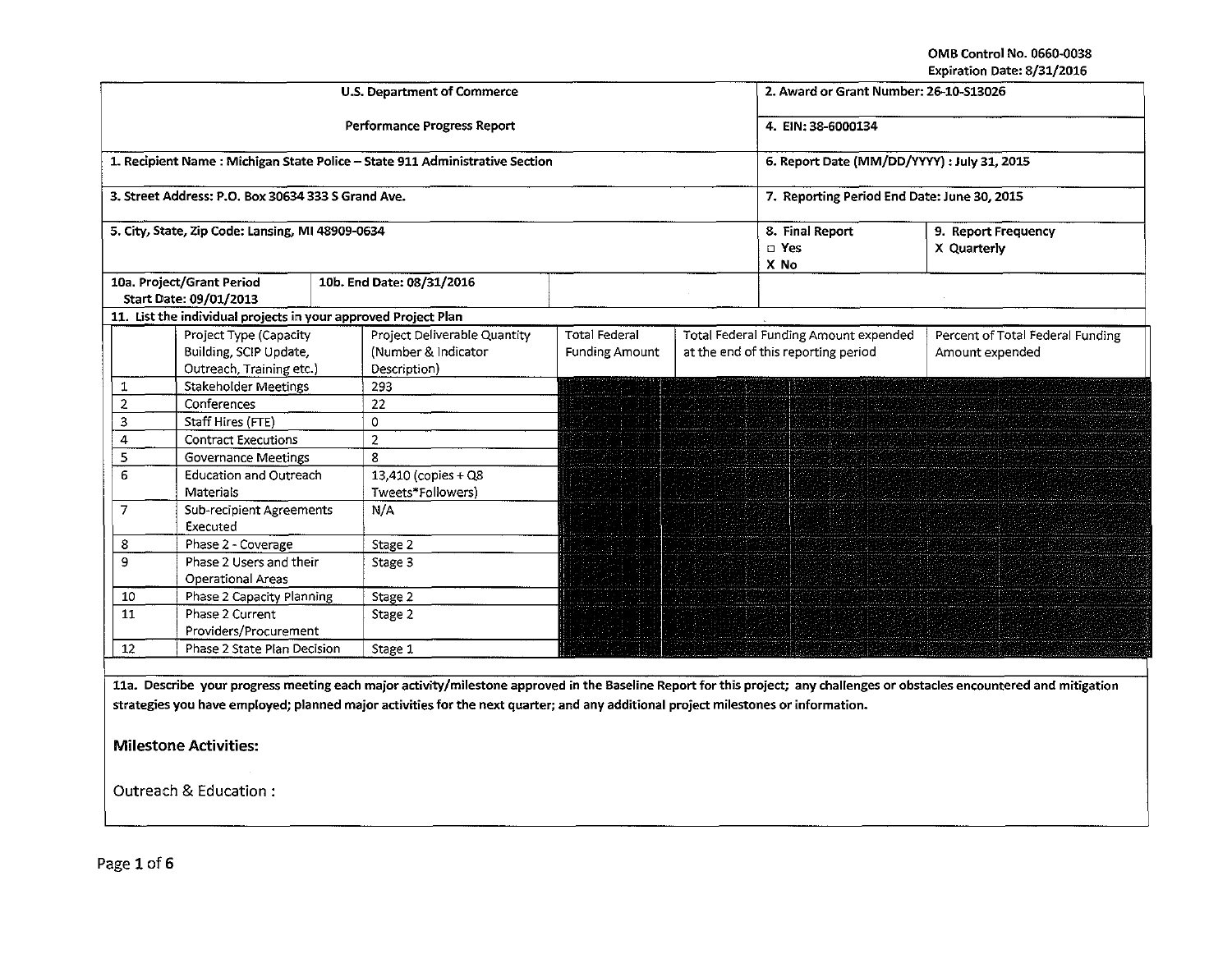- Participated in a Panel Discussion on FEMA Region V FirstNet activities at the Minnesota lnteroperability Conference in St. Cloud MN (April 28, 2015)
- Presented 'Michigan's Public Safety Broadband- Progress and Next Steps' at the Great Lakes Homeland Security Training and Expo to 72 individuals in Grand Rapids Ml (May 6, 2015)
- Presented 'Public Safety Broadband in Michigan' at the Michigan National Emergency Number Association Conference to 15 individuals in Lansing Ml (May 21, 2015)
- Presented 'A Tale of Two Technologies' at the Michigan National Emergency Number Association Conference to 41 individuals in Lansing Ml (May 21, 2015)
- Participated in a Body Camera Workshop with 45 individuals in Lansing Ml (June 1, 2015)
- Presented 'Michigan's Public Safety Broadband- Planning and Next Steps' at the Michigan Sheriffs Association Annual Conference to 70 individuals in Thompsonville Ml (June 8, 2015)
- Presented 'Michigan's Public Safety Broadband- Planning and Next Steps' at the Michigan Telecommunications Association of Michigan Com Pulse Annual Convention to 50 individuals in Holland Ml (June 17, 2015)

Governance: All governance meetings were hosted in Lansing Ml with additional access through a webinar

- Hosted Monthly Ml Public Safety Broadband Work Group Meetings: April 7, May 5, and June 9
- Hosted Michigan Public Safety Communications lnteroperability Board Meeting: June 9
- Hosted Ml PSB Technical Advisory Team Meetings: April 24, May8,June 10,June 24

## Conferences:

- FirstNet SPOC face to face Meeting in Reston, VA (April 14-17): 2 attendees
- Minnesota lnteroperability Conference, St. Cloud MN (April 27-29): 2 attendees
- APCO Broadband Summit, Washington D.C. (May 4-6): 2 attendees
- Great Lakes Homeland Security Training and Expo, Grand Rapids Ml (May 5-7): 4 attendees
- Ml NENA Conference, Lansing Ml (May 21): 5 attendees
- PSCR Public Safety Broadband Stakeholder Meeting, San Diego CA (June 3-5): 2 attendees
- Michigan Sheriffs Association 2015 Summer Professional Development Seminar, Thompsonville Ml (June 8): 1 attendee
- Ohio LTE Device Workshop, Columbus OH (June 10-12): 1 attendee
- Ohio FirstNet Initial Consultation, Columbus OH (June 11): 1 attendee
- Telecommunications Association of Michigan ComPulse Annual Convention, Holland MI (June 17): 1 attendee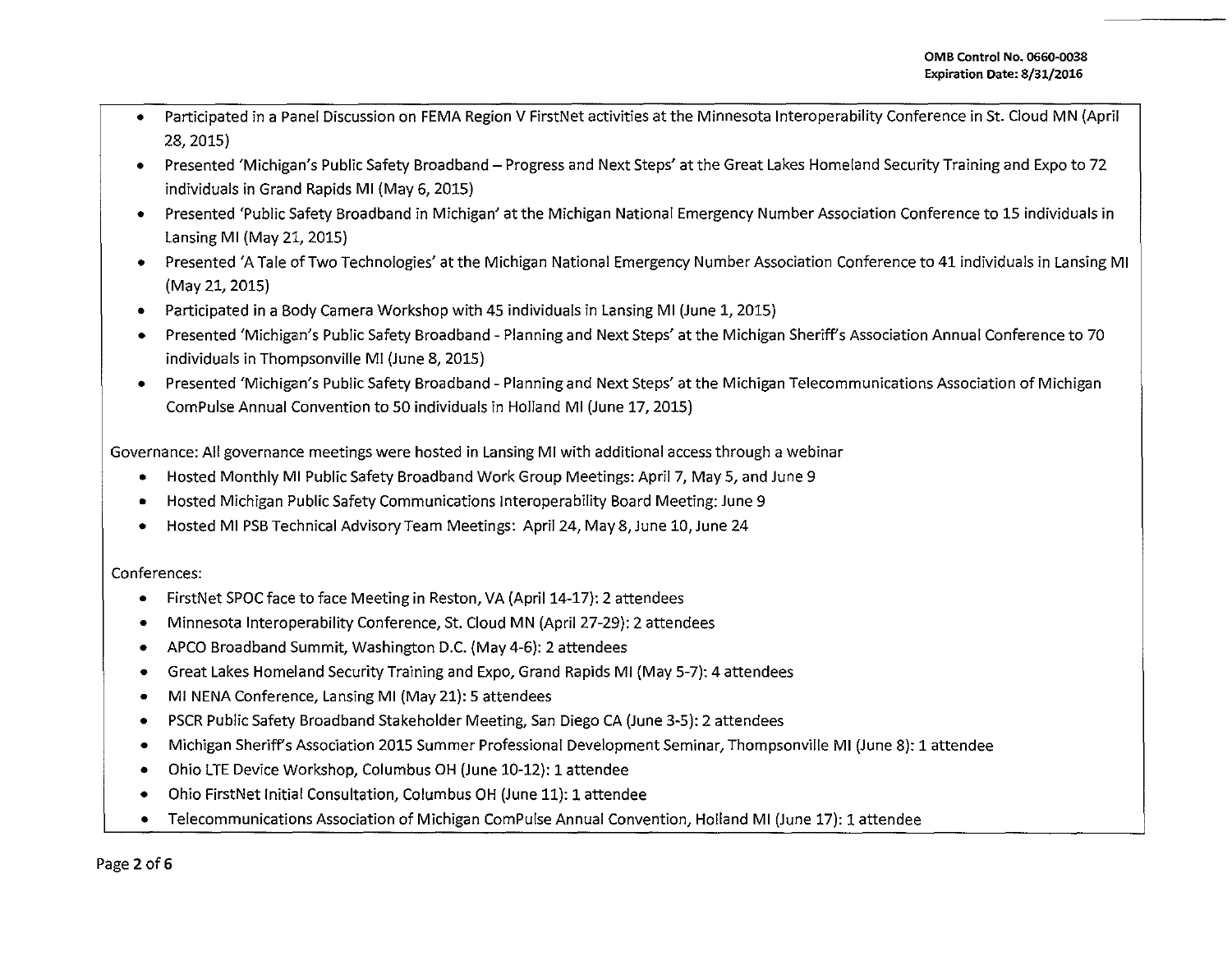• Wisconsin FirstNet Initial Consultation, Madison WI (June 18): 1 attendee

Social Media:

The @MIPSBB account is now up to 310 followers with 327 Tweets and 365 Following as of 6/30/2015

This has been a great tool for the MiPSB outreach team to provide information to our followers regarding outreach events and educational opportunities, program updates and activities, governance items and related news items and discussions. Additionally, this has been beneficial to our outreach team in tracking activities with other SLIGP teams.

Other Program Activities:

- Engaged CTS {Consolidate Telecom Services) to assist in the ongoing planning, education, outreach, and data collection activities
- Technical Advisory Team
	- o Continued to work on Michigan's data collection and analyzing results-
		- We received 124 responses back from 147 requests. The responses had a good geographical spread and both urban and rural participation.
		- Planned next steps and identified additional data needs to fulfill FirstNet requirements.
- Continue to collect information and enter contact information, outreach events and agency participation into Michigan User Engagement Database
- Continuing planning for FirstNet Consultation in September
	- o Selected location for the event
	- o Created DRAFT agenda outlining the Michigan Use Cases and presenters
	- o Participate in INITIAL PLANNING Call for Initial Michigan Consultation
- Planning and prep for NTIA review in Mid-July
- Outreach and Education
	- o Currently executing several facets of the Outreach and Education plan.
	- o On the agenda for several conferences this summer and autumn, beginning to look into conferences/meetings for the coming **winter.**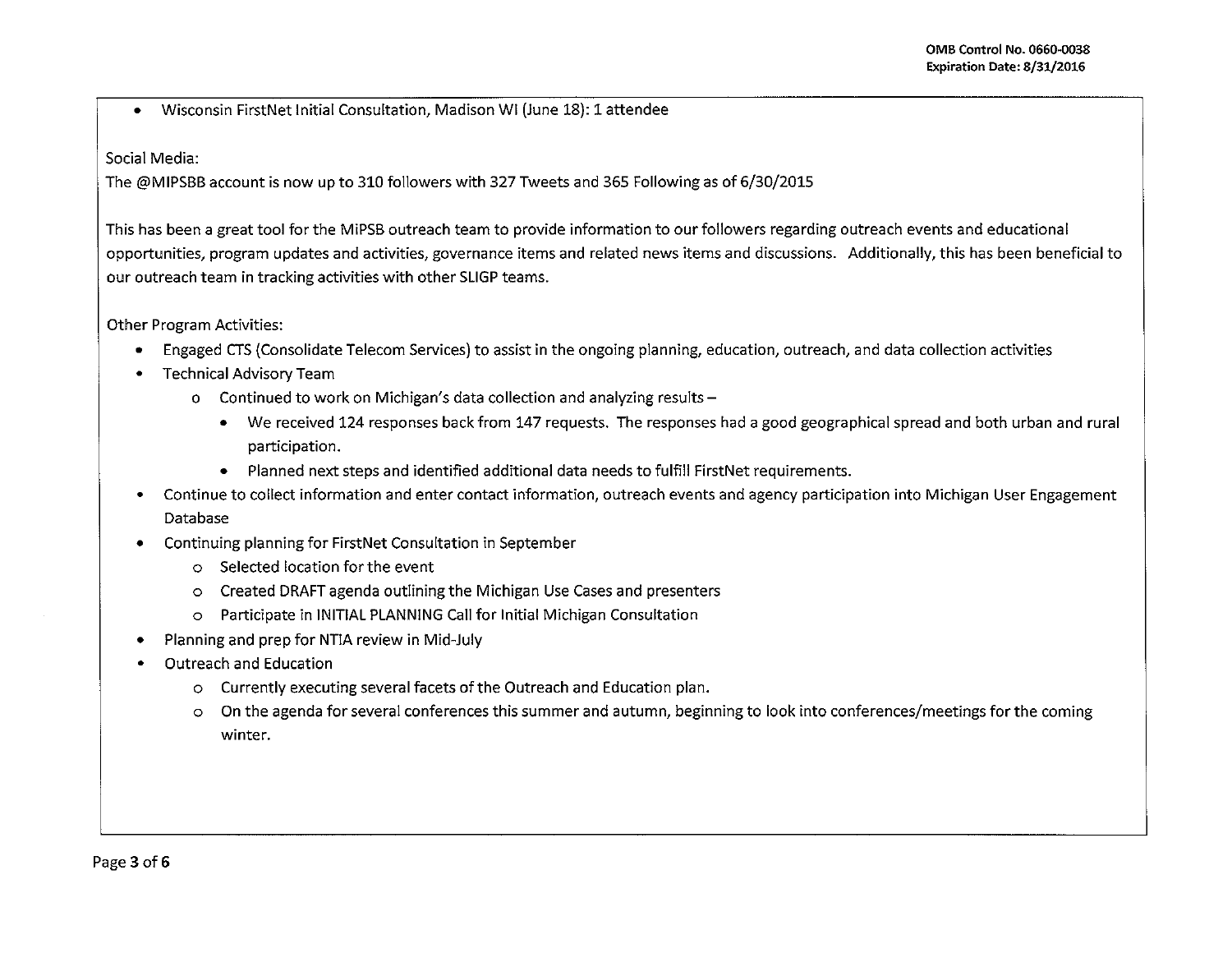11b. If the project team anticipates requesting any changes to the approved Baseline Report in the next quarter, describe those below. Note that any substantive changes to the Baseline Report must be approved by the Department of Commerce before implementation.

Michigan submitted revised budget documents on June 23. 2015. Corrects and modification are being made based on comments from NTIA.

llc. Provide any other information that would be useful to NTIA as it assesses this project's progress.

Nothing at this time

lld. Describe any success stories or best practices you have identified. Please be as specific as possible.

12. Personnel

12a. If the project is not fully staffed, describe how any lack of staffing may impact the project's time line and when the project will be fully staffed.

12b. Staffing Table

| Job Title                               | FTE %     | Project(s) Assigned                                                                                                                   | Change                  |  |
|-----------------------------------------|-----------|---------------------------------------------------------------------------------------------------------------------------------------|-------------------------|--|
| <b>SWIC</b>                             | د.        | Provide oversight of all SLIGP project activities and outreach/education efforts                                                      | Continued work on SLIGP |  |
| <b>Grant Director</b><br>.10            |           | Provide oversight of all grant fiduciary activities and reporting requirements for the<br>state.                                      | Continued work on SLIGP |  |
| CIO / SPOC                              |           | Primary point of contact. Inform Governor's office                                                                                    | Continued work on SLIGP |  |
| SLIGP Program Manager                   | د.        | Project Management and operations                                                                                                     | Continued work on SLIGP |  |
| <b>Shared Services Director</b>         | .10       | Executive support and managing SLIGP project team                                                                                     | Continued work on SLIGP |  |
| Shared Services Director Admin Support  | .10       | Administrative support relating to SLIGP efforts including scheduling meetings,<br>preparing materials and human resources activities | Continued work on SLIGP |  |
| Outreach Support Staff 1                | $\cdot$ 1 | Data preparation for outreach support including research on stakeholders groups and<br>potential outreach engagement opportunities    | Continued work on SLIGP |  |
| <b>Budget &amp; Procurement Analyst</b> | .1        | Advise in all procurement and purchasing required for SLIGP. Monitor and track staff<br>time reporting and project invoices           | Continued work on SLIGP |  |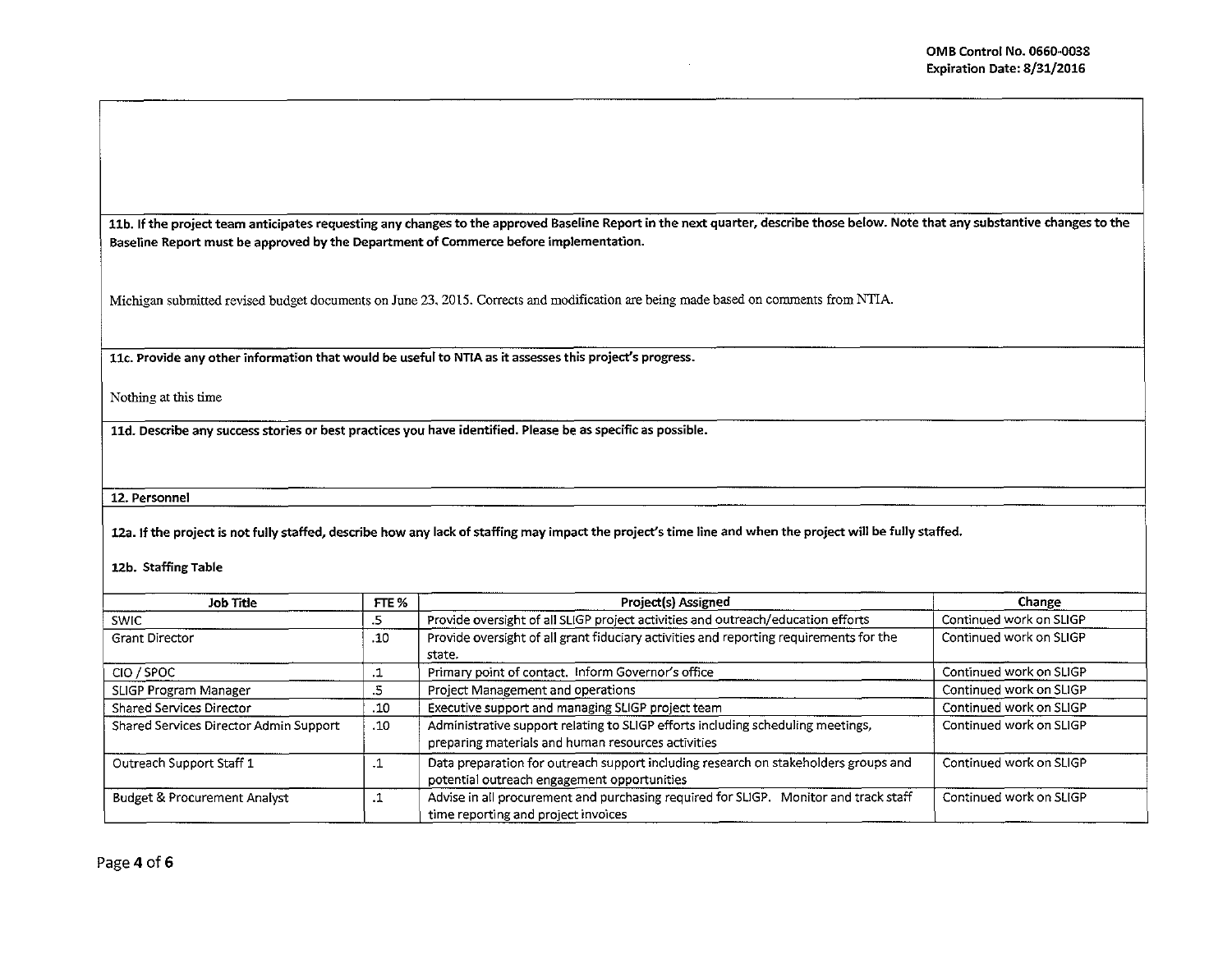| Outreach Support Staff 2                                                                                        |                                                                                                                                                                                                 |                                                                                                                                                                               | $\boldsymbol{.8}$                     | Data preparation for outreach support including research on stakeholders groups and<br>Continued work on SLIGP<br>potential outreach engagement opportunities |                                                             |                               |               |                                                |                                                                                                                                       |                                          |                          |                         |  |
|-----------------------------------------------------------------------------------------------------------------|-------------------------------------------------------------------------------------------------------------------------------------------------------------------------------------------------|-------------------------------------------------------------------------------------------------------------------------------------------------------------------------------|---------------------------------------|---------------------------------------------------------------------------------------------------------------------------------------------------------------|-------------------------------------------------------------|-------------------------------|---------------|------------------------------------------------|---------------------------------------------------------------------------------------------------------------------------------------|------------------------------------------|--------------------------|-------------------------|--|
| Outreach Support Staff 3                                                                                        | 8.                                                                                                                                                                                              | Data preparation for outreach support including research on stakeholders groups and<br>Continued work on SLIGP<br>potential outreach engagement opportunities                 |                                       |                                                                                                                                                               |                                                             |                               |               |                                                |                                                                                                                                       |                                          |                          |                         |  |
| SWIC Admin Support                                                                                              |                                                                                                                                                                                                 | Administrative support relating to SLIGP efforts including scheduling meetings,<br>$\cdot$ 1<br>Continued work on SLIGP<br>preparing materials and human resources activities |                                       |                                                                                                                                                               |                                                             |                               |               |                                                |                                                                                                                                       |                                          |                          |                         |  |
| $\cdot$<br>Provided technical support to project<br>Subject Matter Expert Engineer 1<br>Continued work on SLIGP |                                                                                                                                                                                                 |                                                                                                                                                                               |                                       |                                                                                                                                                               |                                                             |                               |               |                                                |                                                                                                                                       |                                          |                          |                         |  |
|                                                                                                                 | Subject Matter Expert Engineer 2                                                                                                                                                                |                                                                                                                                                                               | $\cdot$                               | Provided technical support to project                                                                                                                         |                                                             |                               |               |                                                |                                                                                                                                       |                                          |                          | Continued work on SLIGP |  |
|                                                                                                                 |                                                                                                                                                                                                 |                                                                                                                                                                               |                                       |                                                                                                                                                               |                                                             | Add Row                       |               | Remove Row                                     |                                                                                                                                       |                                          |                          |                         |  |
|                                                                                                                 | 13. Subcontracts (Vendors and/or Subrecipients)                                                                                                                                                 |                                                                                                                                                                               |                                       |                                                                                                                                                               |                                                             |                               |               |                                                |                                                                                                                                       |                                          |                          |                         |  |
|                                                                                                                 |                                                                                                                                                                                                 |                                                                                                                                                                               |                                       |                                                                                                                                                               |                                                             |                               |               |                                                | 13a. Subcontracts Table - Include all subcontractors. The totals from this table must equal the "Subcontracts Total" in Question 14f. |                                          |                          |                         |  |
| Name                                                                                                            | Subcontract Purpose                                                                                                                                                                             |                                                                                                                                                                               | Type                                  | (Vendor/Subrec.)                                                                                                                                              | RFP/RFQ<br>Issued<br>(Y/N)                                  | Contract<br>Executed<br>(Y/N) | Start<br>Date | End Date                                       | <b>Total Federal</b><br>Funds Allocated                                                                                               | Total Matching<br><b>Funds Allocated</b> |                          | Project and % Assigned  |  |
| Consolidated                                                                                                    | Consulting and                                                                                                                                                                                  |                                                                                                                                                                               |                                       | Vendor                                                                                                                                                        | y                                                           | Y                             | 6/9/15        | 2/28/18                                        | \$1,197,362                                                                                                                           | \$0.00                                   |                          |                         |  |
| Telecom                                                                                                         | General Support                                                                                                                                                                                 |                                                                                                                                                                               |                                       |                                                                                                                                                               |                                                             |                               |               |                                                |                                                                                                                                       |                                          |                          |                         |  |
| Services (CTS)                                                                                                  |                                                                                                                                                                                                 |                                                                                                                                                                               |                                       |                                                                                                                                                               |                                                             |                               |               |                                                |                                                                                                                                       |                                          |                          |                         |  |
| Michigan                                                                                                        | Kellogg Hotel &                                                                                                                                                                                 |                                                                                                                                                                               | Vendor                                |                                                                                                                                                               | N                                                           | Y                             | 5/19/15       | 9/30/15                                        | \$2,500                                                                                                                               | \$0.00                                   |                          |                         |  |
| State                                                                                                           | Conference Center                                                                                                                                                                               |                                                                                                                                                                               |                                       |                                                                                                                                                               |                                                             |                               |               |                                                |                                                                                                                                       |                                          |                          |                         |  |
| University                                                                                                      |                                                                                                                                                                                                 |                                                                                                                                                                               |                                       |                                                                                                                                                               |                                                             |                               |               |                                                |                                                                                                                                       |                                          |                          |                         |  |
|                                                                                                                 | 13b. Describe any challenges encountered with vendors and/or subrecipients.                                                                                                                     |                                                                                                                                                                               |                                       |                                                                                                                                                               |                                                             | Add Row                       |               | Remove Row                                     |                                                                                                                                       |                                          |                          |                         |  |
| Nothing at this time                                                                                            |                                                                                                                                                                                                 |                                                                                                                                                                               |                                       |                                                                                                                                                               |                                                             |                               |               |                                                |                                                                                                                                       |                                          |                          |                         |  |
|                                                                                                                 |                                                                                                                                                                                                 |                                                                                                                                                                               |                                       |                                                                                                                                                               |                                                             |                               |               |                                                |                                                                                                                                       |                                          |                          |                         |  |
| 14. Budget Worksheet                                                                                            |                                                                                                                                                                                                 |                                                                                                                                                                               |                                       |                                                                                                                                                               |                                                             |                               |               |                                                |                                                                                                                                       |                                          |                          |                         |  |
|                                                                                                                 | Columns 2, 3 and 4 must match your current project budget for the entire award, which is the SF-424A on file.<br>Only list matching funds that the Department of Commerce has already approved. |                                                                                                                                                                               |                                       |                                                                                                                                                               |                                                             |                               |               |                                                |                                                                                                                                       |                                          |                          |                         |  |
| Project Budget Element (1)                                                                                      |                                                                                                                                                                                                 | <b>Federal Funds</b><br>Awarded (2)                                                                                                                                           | <b>Approved Matching</b><br>Funds (3) |                                                                                                                                                               | <b>Total Budget</b><br>Federal Funds<br>(4)<br>Expended (5) |                               |               | <b>Approved Matching Funds</b><br>Expended (6) |                                                                                                                                       |                                          | Total Funds Expended (7) |                         |  |